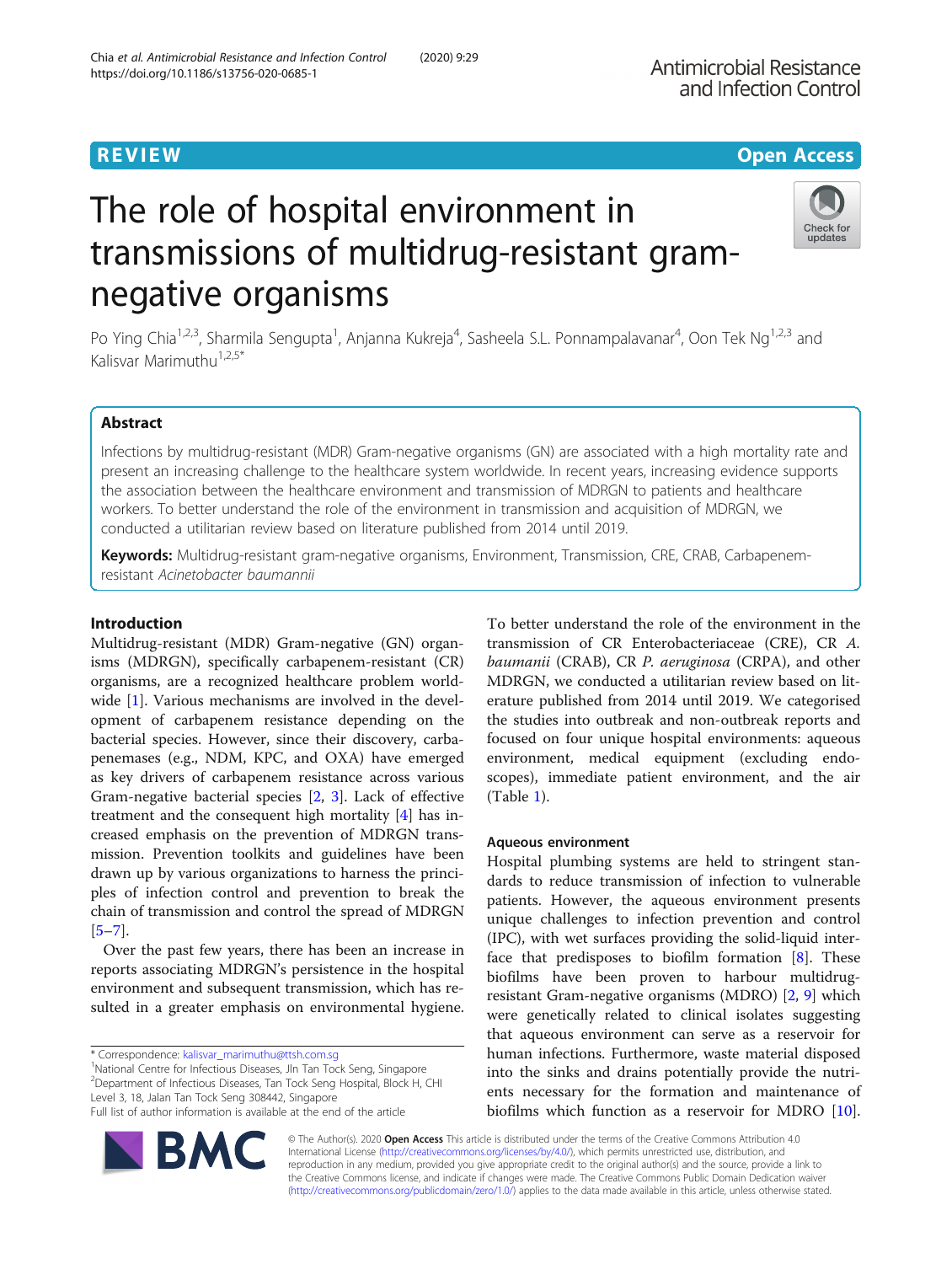| ĭ<br>I                                    |
|-------------------------------------------|
| Ī<br>j                                    |
| ś                                         |
| I                                         |
| í                                         |
| ¢                                         |
|                                           |
|                                           |
|                                           |
|                                           |
| $\bar{\mathbb{\text{o}}}$                 |
| i                                         |
| į                                         |
| Ċ                                         |
| ٦r                                        |
| j                                         |
| ć                                         |
| i                                         |
| $\frac{1}{2}$                             |
| Ş                                         |
| ١                                         |
| $\frac{1}{2}$<br>$\overline{\phantom{a}}$ |
| í                                         |
| į                                         |
|                                           |
| $\stackrel{.}{=}$                         |
| ć<br>ţ                                    |
| į<br>١                                    |
| å                                         |
| ۱                                         |
| $\ddot{\phantom{0}}$                      |
| 5                                         |
| .<br>؟<br>١<br>Ì                          |
| ī<br>j                                    |
| ċ                                         |
| Š                                         |
| ï<br>١                                    |
| 5                                         |
|                                           |
| j                                         |
| i<br>j                                    |
| ١                                         |
| i<br>i<br>rac.<br>j                       |
|                                           |
| i<br>Ì<br>5                               |
| í                                         |
| ₹<br>l                                    |
| i                                         |
| Ë<br>١                                    |
| Ş                                         |
|                                           |
| Í                                         |
|                                           |
| Ó                                         |
| i                                         |
|                                           |
|                                           |
| s c so<br>j                               |
| i<br>j<br>ĭ                               |
|                                           |
| ï                                         |
|                                           |
| ì                                         |
| Ì<br>ļ                                    |
| ţ                                         |
|                                           |
| こくへい                                      |
|                                           |
| ₹                                         |
| í                                         |
| ì<br>d<br>Ì                               |
| j<br>I                                    |
| ī<br>5                                    |
| ţ<br>ž                                    |
| Ś<br>ī<br>ĭ                               |
| Ì<br>j                                    |
| ï<br>i<br>j                               |
| ā<br>j                                    |
| t<br>١                                    |
|                                           |
| d                                         |
|                                           |
|                                           |
|                                           |
| able<br>a                                 |

<span id="page-1-0"></span>

|                                                                        | Table 1 Selected papers describing the transmission of multidrug-resistant Gram-negative organisms from the environment to the patient |                                                                                                                |                                                                                                                                                                                               |                              |                                             |        |
|------------------------------------------------------------------------|----------------------------------------------------------------------------------------------------------------------------------------|----------------------------------------------------------------------------------------------------------------|-----------------------------------------------------------------------------------------------------------------------------------------------------------------------------------------------|------------------------------|---------------------------------------------|--------|
|                                                                        | Organisms                                                                                                                              | Molecular methods                                                                                              | Number of Samples                                                                                                                                                                             | Time                         | Setting                                     | Ref    |
| Aqueous environment                                                    |                                                                                                                                        |                                                                                                                |                                                                                                                                                                                               |                              |                                             |        |
| Sinks and ultra-filtrate bags                                          | Multidrug-resistant<br>Pseudomonas<br>aeruginosa                                                                                       | chain reaction (Rep-PCR)<br>palindromic polymerase<br>Repetitive element                                       | Environmental samples<br>21 unique patients<br>from 5 sinks                                                                                                                                   | Jan 2012 - February 2014     | Intensive<br>care unit                      | $[18]$ |
| Plumbing (Shower drains,<br>sink taps, sink drain                      | Carbapenem-<br>resistant                                                                                                               | Sequencing single<br>Whole Genome                                                                              | 268 clinical isolates                                                                                                                                                                         | April 2014-December 2014     | General<br>wards                            | [21]   |
| strainers, sink trap water,<br>tailpieces, sink drain<br>toilet bowls) | Enterobacteriaceae                                                                                                                     | nucleotide variation                                                                                           | 927 environmental<br>samples                                                                                                                                                                  |                              |                                             |        |
| Sink faucet aerators                                                   | resistant Pseudomonas<br>Carbapenem-<br>aeruginosa                                                                                     | Length Polymorphisms<br>Amplified Fragment                                                                     | 46 unique patients<br>236 environmental<br>samples                                                                                                                                            | February 2009 - January 2012 | Intensive<br>care unit                      | [22]   |
| Sink drains (drainage<br>pipe in the wall)                             | producing Pseudomonas<br>aeruginosa<br>actamase-<br>Metallo- <sub>B</sub> -                                                            | Pulsed-field gel electrophoresis                                                                               | Environmental samples<br>from 12 sink drain in<br>14 unique patients<br>patients' rooms                                                                                                       | 2008-2014                    | General<br>wards                            | $[23]$ |
| plumbing infrastructure)<br>Sink faucets, water<br>samples (Hospital   | Multidrug-resistant<br>Sphingomonas<br>koreensis                                                                                       | Sequencing Average<br>nucleotide identity<br>Whole Genome                                                      | Environmental samples<br>valves, aerators, other<br>(Sinks, faucets, pipes,<br>12 unique patients<br>plumbing fixtures)                                                                       | 2006-2016                    | General wards<br>care unit and<br>Intensive | $[24]$ |
| Dry Environmental Surfaces                                             |                                                                                                                                        |                                                                                                                |                                                                                                                                                                                               |                              |                                             |        |
| Bedside                                                                | bacter baumannii<br>Extensively drug-<br>resistant Acineto                                                                             | Rep-PCR                                                                                                        | 8 unique patient samples<br>of non-clinical samples<br>An unknown number                                                                                                                      | March-May 2014               | Intensive<br>care unit                      | [36]   |
| Patient Environment                                                    | Enterobacteriaceae<br><b>MDR Acinetobacter</b><br>baumannii<br>$OXA-48-$                                                               | Clone specific PCR                                                                                             | An unknown number of<br>18 MDR A. baumannii<br>13 OXA-48 producing<br>non-clinical samples<br>Enterobacteriaceae                                                                              | July-October 2015            | Intensive<br>care unit                      | [37]   |
| Medical equipment and other appliances                                 |                                                                                                                                        |                                                                                                                |                                                                                                                                                                                               |                              |                                             |        |
| Velcro of blood pressure cuffs                                         | Carbapenem-resistant<br>baumanii (CRAB)<br>Acinetobacter                                                                               | electrophoresis<br>Pulsed-field gel                                                                            | First round: 222 environmental<br>cuffs velcro and 13 healthcare<br>(including 2 blood pressure<br>20 unique patient samples<br>samples Second round: 97<br>environmental samples<br>workers) | December 2011 - April 2012   | Intensive<br>care unit                      | [48]   |
| Positioning pillow                                                     | Carbapenem-resistant<br>Klebsiella pneumoniae                                                                                          | Sequencing, Multilocus<br>pgi, phoE, infB and<br>(rpoB, gapA, mdh,<br>Sequence Typing<br>Whole Genome<br>tonB) | 89 unique patient samples, 1030<br>24 miscellaneous samples<br>hospitals, other countries)<br>environmental samples,<br>(animals, surrounding                                                 | July 2010 - April 2013       | general wards<br>care unit and<br>Intensive | [49]   |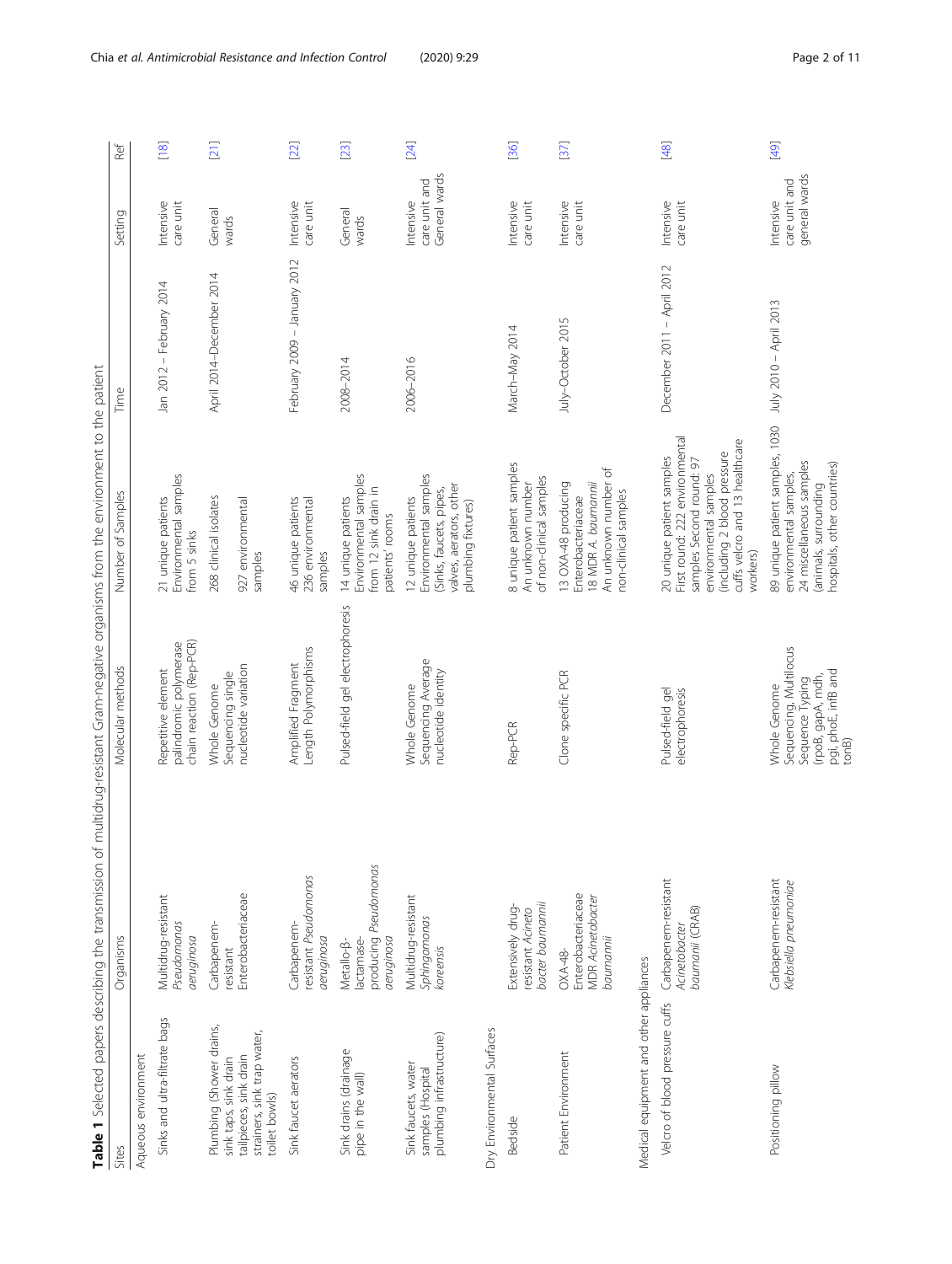|                                                                                                                                                    | Ref               |                                                                                                                                    | [52]                                                     |
|----------------------------------------------------------------------------------------------------------------------------------------------------|-------------------|------------------------------------------------------------------------------------------------------------------------------------|----------------------------------------------------------|
|                                                                                                                                                    | Setting           | <b>Cord Unit</b><br>Spinal                                                                                                         | Paediatric<br>wards                                      |
| Table 1 Selected papers describing the transmission of multidrug-resistant Gram-negative organisms from the environment to the patient (Continued) | Time              | September 2015                                                                                                                     | May 2014 - December 2014                                 |
|                                                                                                                                                    | Number of Samples | 20 unique patient samples,<br>~75 non-clinical samples<br>from 2 ice machines, 15<br>(50 environmental, ~ 10<br>HCW <sub>S</sub> ) | 145 unique patient samples,<br>195 environmental samples |
|                                                                                                                                                    | Molecular methods | Multilocus Sequence<br>Typing, Rep-PCR                                                                                             | Sequencing, Multilocus<br>Sequence Typing                |
|                                                                                                                                                    | Organisms         | Acinetobacter baumannii<br>Carbapenem-resistant                                                                                    | Carbapenem-resistant Enterobacteriaceae Whole Genome     |
|                                                                                                                                                    | Sites             | Ice machine                                                                                                                        | Cold tea dispenser                                       |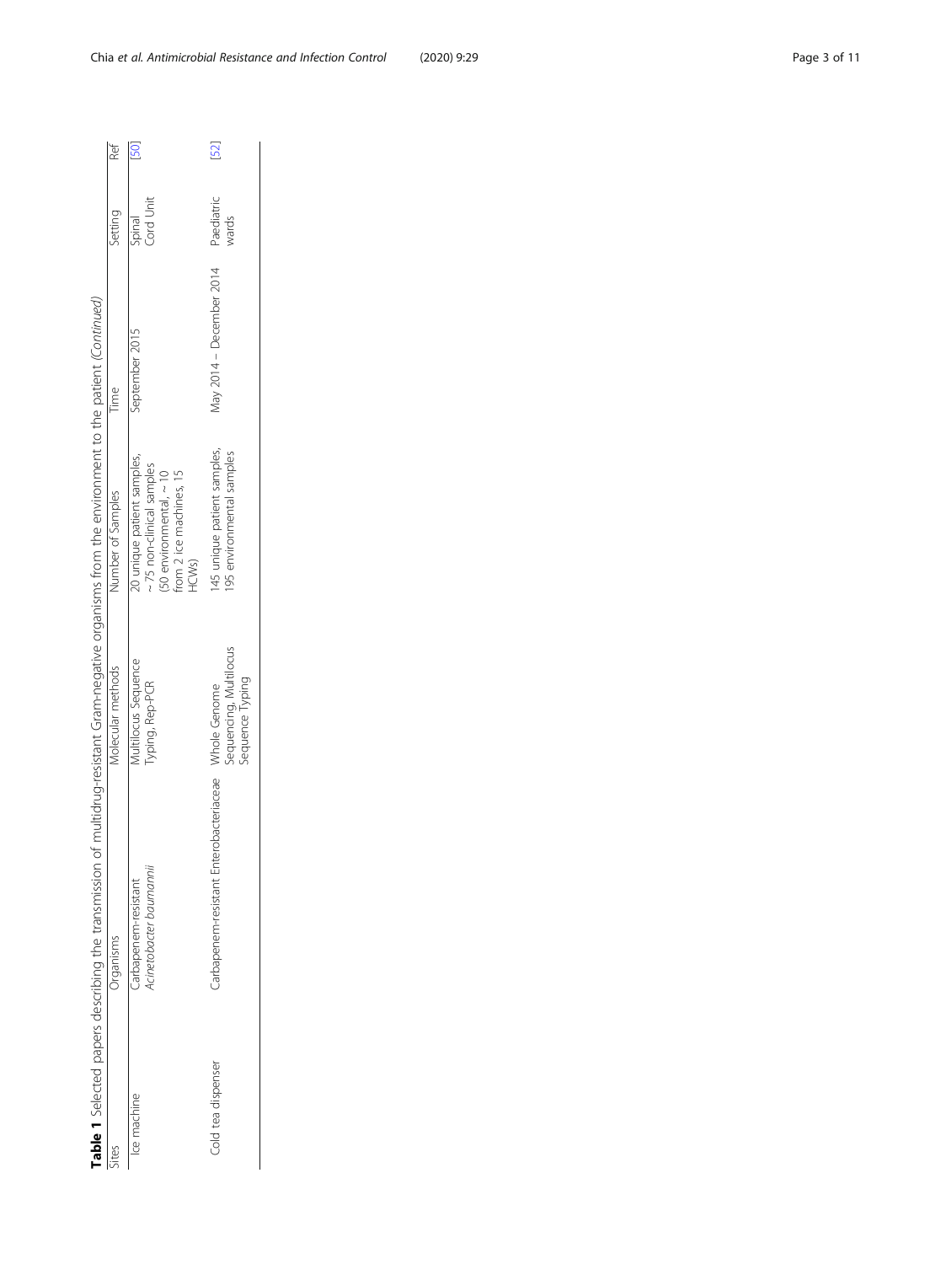These MDRO are not contained within the hospital environment but may spread into the community via the sewage system. Across the world, in Singapore, Bangladesh, India, Lebanon and Spain, raw hospital sewage has been shown to contain Carbapenamaseproducing Enterobacteriaceae and other MDRGN [[11](#page-8-0)– [17\]](#page-9-0). As such, it is crucial that environmental contamination and subsequent transmission of MDRGN within the hospital is prevented.

## Outbreak reports

Various plumbing components have been implicated in MDRGN outbreaks including sinks and washbasins in separate outbreaks of CRE, MDR P. aeruginosa and polyspecies German imipenemase-1 (GIM-1) [[18](#page-9-0)–[21](#page-9-0)], sink faucet aerators in a CRPA outbreak [\[22\]](#page-9-0), and multiple plumbing components from the sink drains to wall pipes in a CRPA outbreak [\[23\]](#page-9-0). In a CR Sphingomonas koreensis outbreak, sink aerators, faucets, mixing valves, pipes and other plumbing fixtures were also found to be contaminated [\[24\]](#page-9-0). Shower drains have also been implicated with CRPA outbreak [\[25\]](#page-9-0).

In a study by Stjärne et al., investigation of a CRPA outbreak revealed contamination of sinks with isolates closely related to CRPA from patients [\[23](#page-9-0)]. Following sink replacement, CRPA reappeared on sink surveillance cultures after a mean duration of 13 weeks. Drainpipes were CRPA culture positive as well, suggesting that the reservoir was lower down in the drainage system. Even following acetic acid treatment, 2 wall pipes remained positive after 10 weeks. Sink drains, siphon and pipes to the wall were then changed again, but after 5 weeks, 1 pipe became positive again. All bathroom sinks continued to be treated with acetic acid, and after at least 2 weeks of acetic acid treatment, the nosocomial transmission of CRPA was stopped. Clinical CRPA infections reappeared when the acetic acid treatment was stopped.

An established reservoir of MDRGN deep in the drainage system has also been described in outbreaks involving CR Sphingomonas koreensis and KPC-producing E.coli [\[21](#page-9-0), [24\]](#page-9-0). Despite replacing various components of the contaminated sinks for the CR Sphingomonas koreensis [[24\]](#page-9-0), and extensive replacement of drains and plumbing infrastructure all the way to the central drainage stacks for the KPC-producing  $E.$  coli  $[21]$  $[21]$ , the sinks were recolonised after a short period of time. Adjustment of hot-water temperature to 60 °C and augmentation of free chlorine concentrations to at least 0.5 mg per litre resulted in the control of the CR Sphinogomonas koreensis outbreak  $[24]$  $[24]$ . On the other hand, the KPC-producing E. coli [\[21\]](#page-9-0) persisted at a lower rate of infection in spite of additional control interventions, including cohorting, enhanced cleaning measures, and temporary ward closure for terminal cleaning with sodium hypochlorite, and decontamination with hydrogen peroxide vapour [\[21](#page-9-0)].

Retrograde contamination from common sewage pipes can also occur in showers [[25\]](#page-9-0). The use of showers may result in airborne or droplet transmission from shower drains to patients. In a CRPA outbreak study, Hopman et al. demonstrated CRPA in air samples collected immediately and 15 min after running the shower for 10 min. Enhanced infection control and prevention measures were then adopted with daily cleaning and disinfection of environmental surfaces of the patients' room and washroom. The shower and sink drains were also mechanically cleaned and then disinfected. Surveillance environmental sampling then became negative for CRPA but halting these measures resulted in recontamination within 1 week.

## Non-outbreak reports

In a quasi-experimental study, water safe strategies in the healthcare setting, including removal of sinks from patients' rooms have demonstrated a decrease in MDRGN infections in an intensive care unit (ICU) setting [\[26](#page-9-0)]. Other water safe strategies were also implemented during the study period, including the use of antibacterial water filters which were replaced monthly, replacement of sink siphons and aerators every 3 months, use of filtered water from central sinks and use of 2% chlorhexidine impregnated washcloths for patients' daily hygiene, and discarding dirty water in a disposal room separate from patient areas. Other infection control and prevention strategies were also introduced, including measures to improve hand hygiene, contact precautions for and cohorting of patients colonized or infected with MDRGN, use of dedicated equipment, updating environmental cleaning protocols and adoption of ultraviolet light disinfection technology for terminal cleaning of isolation rooms. The role of water safe strategies was also supported by another quasi-experimental study in which sink removal and use of water-free patient care in the ICU resulted in the reduction of MDRGN colonisation rates [\[27\]](#page-9-0). There was a reduced rate of ICU acquired gram-negative bacilli after removal of sinks and the introduction of water-free patient care. While it is difficult to attribute the reduction of MDRGN to sink removal conclusively, the above studies highlight the potential role of sinks as a source for MDRGN infections and the importance of IPC strategies for prevention of MDRGN acquisition from the aqueous environment.

A surveillance study in an ICU found sink drains located near the toilet were much more likely to be positive for  $bla_{KPC}$  (20/23 sinks drains) compared to sink drains near the entry door (5/23 sink drains) [\[28](#page-9-0)]. The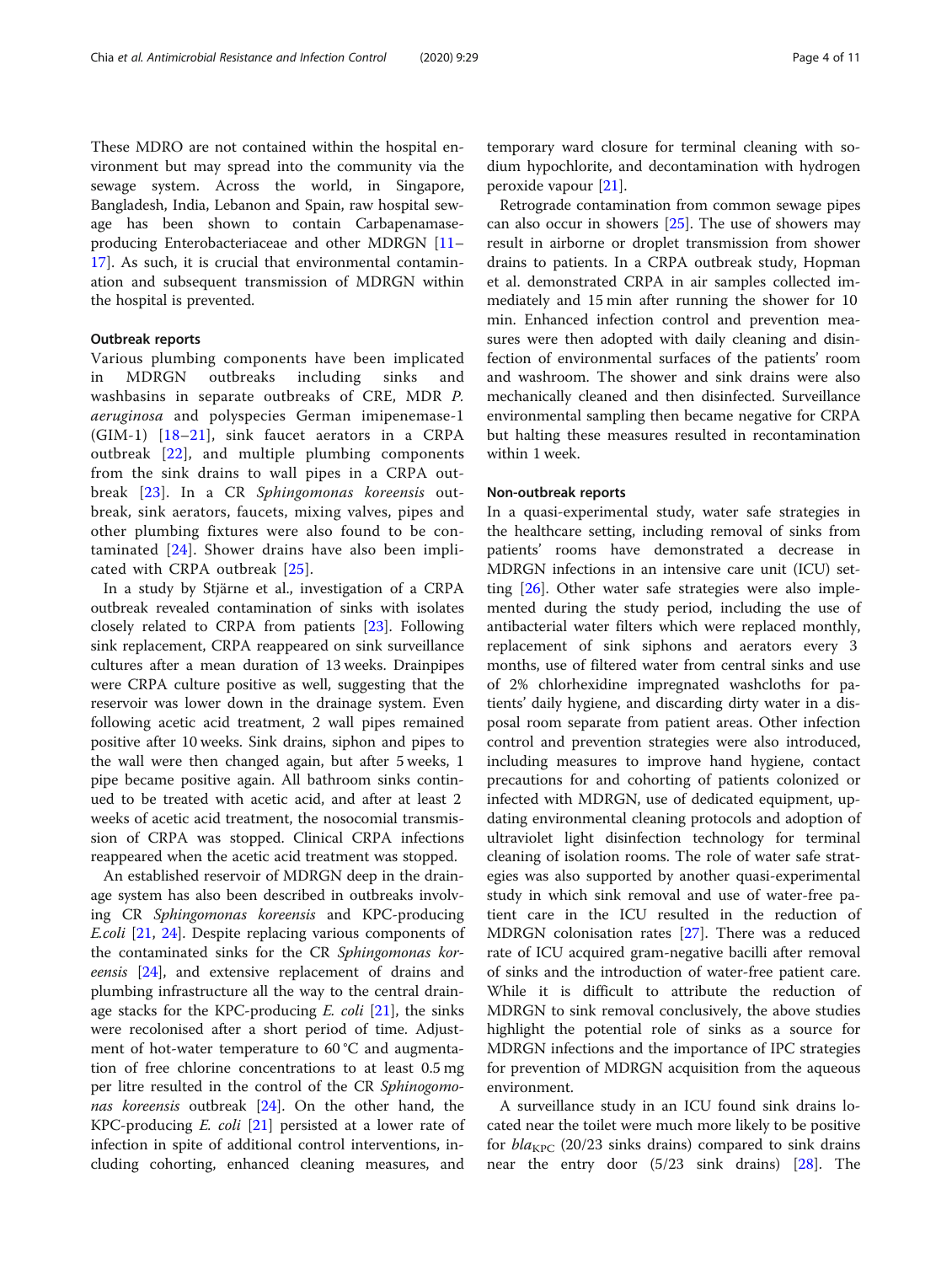difference in contamination of sink drains based on the proximity to the toilets suggest that sink drains may be contaminated by the droplets generated during flushing of toilets. This emphasizes the need for IPC intervention at the design stage of wards and patient rooms. In a mathematical modelling study by Julia et al. [\[29](#page-9-0)], among the risk factors identified for sink contamination were the presence of a sink in adjacent rooms sharing common plumbing, status of sink in the past 30 days, status of patient in the same room, presence of MDRO positive patient in past 14 days, presence of MDRO positive patient in adjacent room, and infection-control interventions performed in past 7 days. The investigators also found that IPC interventions show a non-sustained, negative effect on sink positivity [\[29\]](#page-9-0). These findings are in keeping with the aforementioned studies.

Sink basin design, water drainage speed, and connectivity of the plumbing system may potentially influence the occurrence and trajectory of MDRGN outbreaks [[30](#page-9-0)–[32](#page-9-0)]. In an experimental design, replicate handwashing sinks were inoculated with a green fluorescent protein (GFP)-expressing E. coli and dispersal was measured using settle plates and air sampling [\[30](#page-9-0)]. In the first 2 weeks of the experiment, no environmental contamination was detected from the sink to the level of the waste trap. However, when a biofilm was allowed to develop, the sink strainer became colonized with GFP expressing E. coli. Subsequently, environmental contamination during faucet use occurred as a result of droplet dispersion [\[30](#page-9-0), [31](#page-9-0)]. Likewise, when the sink bowl was already contaminated, the use of the sink resulted in environmental contamination [[30\]](#page-9-0). These studies also demonstrated the retrograde contamination of separate sink waste traps which shared proximal connections in plumbing.

Sinks could possibly contaminate the immediate surrounding environment for up to  $1 \text{ m}$  [\[32](#page-9-0)]. Key design factors that influenced the environmental contamination were the design of the sink basin, speed of drainage of wastewater, and the location of the sink drains. In an experimental sink model with contaminated sink waste traps, sinks that rapidly drained and or had rear-draining sinks had less environmental contamination [[32](#page-9-0)]. When sink basin drainage was immediately underneath the faucet, environmental contamination occurred regardless of the speed of the drainage but was 8 times greater with slow drainage. The importance of sink basin design was supported by a separate study, where sinks with faucets aligned behind a drain had a higher rate of contamination by P. aeruginosa compared to drains aligned directly with, in front of, or to the side of the faucet [\[33](#page-9-0)]. Similarly, slower drainage was found to be associated with a higher microbiological burden and drain positivity for contamination [[33](#page-9-0)]. In addition, the presence of a drainage cover was shown to reduce contamination of countertops and healthcare worker (HCW)s' gowns in a study by Hajar et al. [[34\]](#page-9-0). In the absence of a drain cover, 11% of countertops, 9% of gowns, and 6% of hands after hand washing demonstrated contamination with Gram-negative organisms compared to the contamination of 1% of countertops, 2% of gowns and 0% of hands with drainage cover.

## Summary of evidence and future research

Available observational and quasi-experimental evidence strongly support a significant role of the aqueous environment as a nosocomial reservoir of MDRGN infections both in the outbreak and non-outbreak settings. There is a paucity of randomized controlled trials examining the role of interventions targeting the aqueous environment in reducing rates of MDRGN infections.

Existing evidence also provide a strong mechanistic rationale for potential pathways of dissemination of MDRGN through hospital plumbing and wastewater management systems and subsequent spread to patients. These models suggest that infection risk from aqueous environments can be modified via design changes.

In addition to established infection prevention measures targeting human to human MDRGN transmission, promising environmental interventions demonstrated in quasi-experimental studies to reduce MDRGN infection rates include regular cleaning with acetic acid, water safe strategies, sterilization of water using chemicals or controlled water temperatures and physical replacement or removal of affected plumbing systems. The current evidence is insufficient for conclusive recommendations in international guidelines, including the recently published World health Organizations' guideline [[35\]](#page-9-0), as to the recommended methods for environmental cleaning and disinfection of MDRGN.

There is a pressing need for research examining the effectiveness of aqueous environmental cleaning and disinfection interventions (both individually and as part of bundles) for prevention of transmission of MDRGN. Additional epidemiologic and mechanistic studies examining the factors and pathways affecting the transmission of MDRGN from the aqueous environment would help inform the design of strategies to be tested.

## Dry environmental surfaces

For the purpose of this review, dry environmental surfaces include the immediate patient environment, including high-touch surfaces such as bed rail, bedside tables, and call bells.

#### Outbreak reports

Two recent studies examined the role of the physical environmental surfaces in the transmission of MDRO in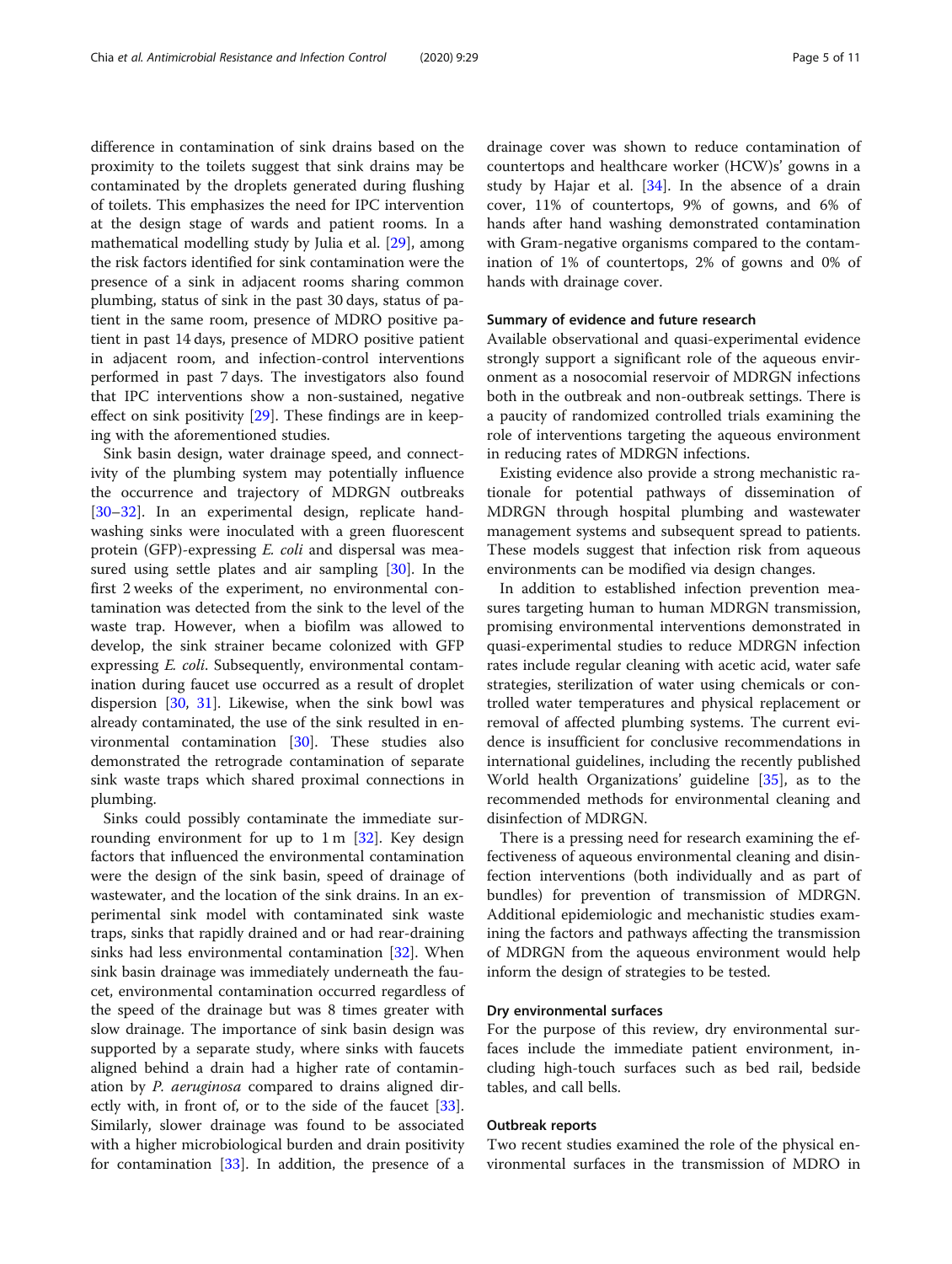two separate ICU outbreaks. In an ICU outbreak of extensively drug-resistant (XDR) A. baumannii involving eight patients with clinical infections [\[36\]](#page-9-0), microbiological sampling of the bedside physical environment demonstrated contamination with XDR A. baumannii. The outbreak was rapidly controlled after the institution of an intensified IPC bundle which included environmental disinfection, routine disinfection of devices, and terminal cleaning of environment and surfaces. Molecular analysis revealed diversity in the clones of A. bau*mannii*, which suggested an ongoing evolution of the isolates and suggests that outbreak strains can quickly adapt over a short time period of  $2-3$  months  $[36]$  $[36]$ . In the second ICU outbreak investigation involving both OXA-48-producing Enterobacteriaceae and MDR A. baumannii [\[37](#page-9-0)], 13 OXA-48-producing Enterobacteriaceae carriers and 18 MDR A. baumannii carriers were identified. Initial outbreak response included in-depth bleach cleaning of the environment and a review of device disinfection protocols. Despite this, environmental surveillance cultures post terminal cleaning showed persistence of OXA-48 on sinks and mattresses. The outbreak was subsequently controlled with a combination of bleach environmental cleaning and hydrogen peroxide vapour.

## Non-outbreak reports

Environmental contamination by MDRGN varies greatly depending on the endemicity, transmissibility, and resistance mechanism of the organisms, sampling techniques, and disinfection protocols. In one of the more extensive studies which was conducted over a period of 32 months, investigators conducted daily environmental sampling for a week and at day 14 or at the point of discharge of patient occupying the room [[38\]](#page-9-0). A total of 2860 samples surrounding the environment of 80 unique patients were obtained. The environment surrounding seventy of these patients demonstrated contamination across all study days [\[38\]](#page-9-0). In another study investigating the environmental contamination of CRAB in an endemic setting, investigators found that ICU rooms occupied by patients carrying CRAB were consistently colonized by genomically similar strains of CRAB [\[39](#page-9-0)]. The investigators also demonstrated persistence of CRAB in the environment and subsequent clinical infection, highlighting the need for carefully thought out IPC strategies to control MDRO in an endemic setting.

Environmental contamination by colonized or infected patients is a key step in the onward transmission of MDRO, and understanding risk factors for environmental contamination may facilitate preventive IPC strategies. A recent study by Mody et al. [\[40](#page-9-0)] demonstrated that contamination of patients' hands with MDRO is frequent and correlates with contamination of high-touch

surfaces. Patients who were colonized or infected with CRAB were also shown to have higher environmental contamination with clonal CRAB compared to patients who were not  $[39, 41]$  $[39, 41]$  $[39, 41]$  $[39, 41]$ . The higher burden of MDRGN as usually observed in clinical infections, has been shown to increase environmental contamination [\[42](#page-9-0), [43](#page-9-0)]. In a study of 26 patients colonized with KPC-producing CRE and environmental contamination, a group of 6 patients were identified as super-spreaders [\[43](#page-9-0)]. Majority of these super-spreaders had high rectal CRE concentrations, and faecal incontinence was the only patient-level risk factor for being a super-spreader. Although the median number of CRE colonies found on environmental sampling was  $3.5$  (IQR 1-11), the 6 patients (18% overall) had more than 50 KPC-producing colonies detected in the environment. The term super-spreader has been used to describe a highly infectious person who transmits an agent of diseases to a disproportionately large number of individuals often via environmental contamination. Lerner et al. in their study of the transmission of KPCproducing CRE identified a group of infected/colonized patients (18%) in whose vicinity the environmental load of the MDRO was high (80%) and classified them as super-spreaders [\[44](#page-9-0)]. The status of a super-spreader, however, is not constant. When the rectal concentration of CRE changed, the degree of environmental contamination was also noted to change. These findings stress the importance of early identification and physical separation of MDRO carriers to reduce environmental contamination and prevent onward transmission.

The degree of environmental contamination of dry areas of hospital washrooms, depending on the method of hand drying has also been studied [[45](#page-9-0)]. The 2 methods of hand drying, using paper towels versus using jet air dryers were evaluated. Significantly fewer bacteria, including ESBL-producing organisms, were recovered from the environment when paper towels were used compared to jet air dryers. As such, in high-risk environments, the microbial dispersal risk during the use of medical equipment and para-clinical service equipment needs to be carefully considered and evaluated before adoption and use. In an experiment, test surfaces including over-bed table, different materials including vinyl, stainless steel, Formica, and cloth, were inoculated with CR K. pneumoniae, E. coli and Enterobacter species [[46](#page-9-0)] to evaluate survivability of organisms up to 72 h. Apart from CR K. pneumoniae on the Formica surface, all pathogens survived at < 15% at 24 h and all cultures at 72 h were negative  $[46]$  $[46]$ . A systematic review by Muller et al. suggested copper surfaces harbour fewer bacteria than non-copper surfaces; however besides an increase in cost, there remains uncertainty about the efficacy for prevention of healthcare-associated infections or MDRO [[47\]](#page-9-0).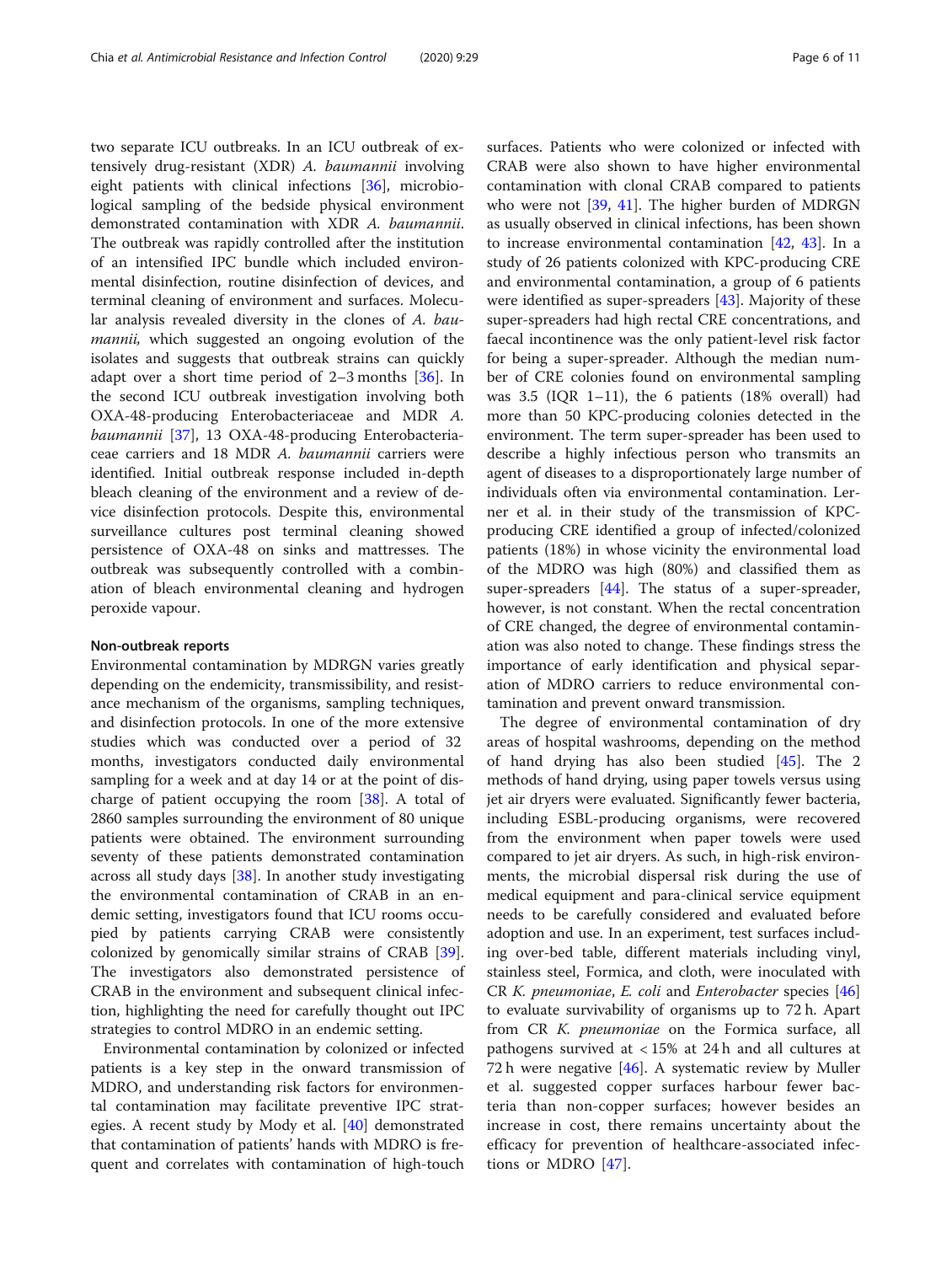## Summary of evidence and future research

Studies have demonstrated MDRGN contaminating dry surfaces in the hospital environment can also be responsible for the spread of infection  $[41]$  $[41]$ . HCWs responsible for cleaning and decontamination should be educated and monitored for strict adherence to protocols for decontamination of environment where patients infected/ colonized with MDRO are housed. Hospital engineers and infection control practitioners need to discuss and collaborate when material choices for environmental surfaces are being made. Coordination between the IC team and Microbiology laboratory on need-based environmental surveillance should be able to pre-empt outbreaks caused by MDRO which are able to remain dormant in the hospital environment.

#### Summary of evidence and future research

Majority of the studies on the dry environment were conducted in non-outbreak settings with only two studies implicating the dry environment as a potential source of an outbreak. Most studies were quasi-experimental and observational in nature, potentially because they were conducted as part of routine infection control measures to control the outbreak. Purpose designed studies to address the dry environment's role in human infections and ways to prevent them are very much needed.

## Medical equipment and other appliances Outbreak reports

Four studies examined the role of medical and paraclinical service equipment in the transmission of MDRGN organisms in an outbreak setting. Equipment implicated in these studies include the Velcro of blood pressure cuffs, positioning pillow, ice machine and a tea dispenser. The Velcro of the BP cuff was implicated in an outbreak of two clones of CRAB among ICU patients [[48\]](#page-9-0). In another report, an outbreak of  $bla_{KPC-2}$  CR K. pneumoniae involving 105 patients in a university hospital was traced back to a positioning pillow and was observed to persist for 21 months [[49](#page-9-0)]. Hospitality equipment may also be a source in an outbreak. One such example would be the discovery of an ice machine as the source of an ongoing CRAB outbreak uncovered incidentally while investigating a CR K. pneumoniae outbreak [[50\]](#page-9-0). The investigators demonstrated clonal relatedness of the CRAB isolates from three patients, one HCW, and the ice machine water outlet, which stresses the importance of dedicated IPC strategies for ice machines and other hospitality equipment [\[51](#page-10-0)]. In a report from Japan, a cold tea dispenser was also involved in a metallo-β-lactamase (MBL) producing Enterobacteriaceae outbreak [[52\]](#page-10-0). The outbreak which involved diverse species of IMP-1 producing Enterobacteriaceae including K. pneumoniae, E. coli, Citrobacter freundii, Klebsiella oxytoca and Enterobacter aerogenes, terminated after the removal of the tea dispenser [\[52](#page-10-0)].

## Non-outbreak reports

Studies conducted in non-outbreak settings also suggest portable equipment, personal protective equipment of HCWs, and kitchen cutting boards play a potential role in MDRGN transmission. In an ICU experiment, portable machines were inoculated with a designed DNA marker to investigate the role of portable machines as a vector in microorganism transmission [\[53\]](#page-10-0). Doppler ultrasound machines in surgical ICUs and electrocardiogram machines in medical ICUs were inoculated, and high touch surfaces in the patients' environment, common work areas and other portable equipment were then sampled days after. Results demonstrate contamination of the environment days after inoculation implicating HCWs hands as a possible vector for dissemination of microorganisms in the hospital environment.

Several studies have identified the role of environmental contamination in the transmission of MDRO from the patient to hands and clothes of HCWs leading to further propagation of the organism in the hospital [\[54](#page-10-0)–[56](#page-10-0)]. In one study which looked at 254 HCW-patient interactions with 52 patients, A baumannii was identified from HCWs hands or gloves in 30% of the interactions (OR 4.78; 95% CI 1.24–18.45), HCWs touching the bed rail (OR 2.19; 95%CI 1.00–4.82), performing wound dressing (OR 8.35; 95% CI 2.07–33.63) or interacting with the endotracheal tube or tracheostomy site (OR 5.15; 95%CI 2.10–12.60) [[56](#page-10-0)]. In another study, investigators identified other risk factors including positive environmental cultures (OR 4.2; 95% CI 2.7–6.5), time spent in room for a duration of  $> 5$ min (OR 2.0; 95% CI 1.2–3.4), performing physical examinations (OR 1.7; 95% CI 1.2–2.8), and contact with the ventilator (OR 1.8; 95%CI, 1.1–2.8) as crucial risk factors for multidrug-resistant Acinetobacter baumannii (MDRAB) contamination of HCWs protective clothing [[54](#page-10-0)]. Yan Z et al. in their study of 67 new patients with CR-KP found 31.5% of bed units contaminated, 7.9% of positive environmental samples and 3.6% of ICU staff colonized [[55\]](#page-10-0).

## Summary of evidence and future research

These findings stress to importance of identifying index patients of outbreaks in order to confidently investigate the environmental source of outbreak propagation. Compliance to transmission-based precaution, aggressive environmental cleaning, and sustained HCW education in IPC measures may decrease transmission. However, the mechanisms of transmission of MDRGN are not well defined warranting further studies and exploration.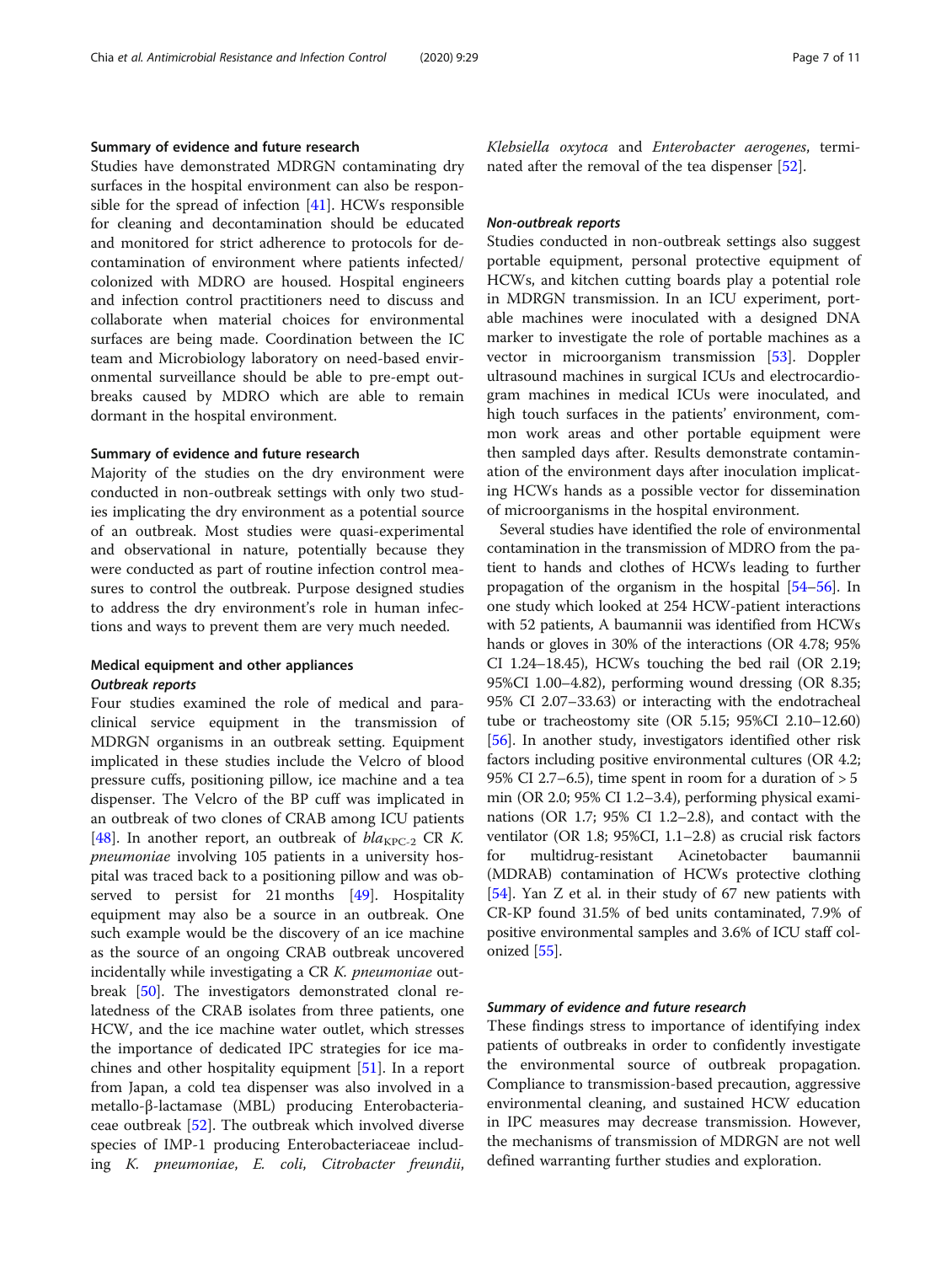## Air environment

The role of air transmission of MDRGN is not well established and is inconsistent. Air environment of the patient has been implicated as a possible vector in the spread of MDRO [\[57\]](#page-10-0). Biological aerosols can be detected in the air either in the form of nuclei droplets (water or body fluids) or as aggregate microorganisms associated with dry particles. The dry form is likely to be the cause of the spread of healthcare-associated pathogens, including MDRGN [[58\]](#page-10-0). The smaller the particle, the longer they remain suspended in the air and thus get widely distributed, especially in the hospital environment where air movement is uncontrolled. Survival of Gramnegative bacteria in the air depends on bacterial species, particle size and climatic factors such as temperature and humidity. In most studies Acinetobacter spp. and Pseudomonas spp. have been shown to survive for a considerable period of time [\[59](#page-10-0)].

There are two main methods for air sampling, active and passive. Active sampling uses air impactors, centrifugal air machines or filtration systems, which are expensive but require less time. Passive methods are based on sedimentation on settle plates; this requires more time but are least expensive. No one method has shown to be better than the other. Factors which affect sampling are the amount of air contamination (biological burden), type of airflow in the room being tested and activity levels in the room during sample collection [[58\]](#page-10-0).

## Non-outbreak reports

All reported studies were conducted in adult patients and organisms implicated were CRAB and Pseudomonas species  $[60-66]$  $[60-66]$  $[60-66]$  $[60-66]$ . Majority of the studies were conducted in ICUs [\[61,](#page-10-0) [63](#page-10-0), [64](#page-10-0), [66](#page-10-0)], one included ICU and step down medical wards [\[62](#page-10-0)], and the other was carried out in open wards [\[60\]](#page-10-0). In all studies, the air sampling methods differed as some used passive method [[61](#page-10-0), [63](#page-10-0), [65\]](#page-10-0) while others used the active process [\[60](#page-10-0), [62](#page-10-0), [64,](#page-10-0) [66](#page-10-0)]. Majority of the studies found A. baumannii. The results of the studies were mixed, with 5 studies demonstrating air contamination surrounding colonized or infected A. baumannii patients and 2 studies showing no association (Thailand [[60](#page-10-0)] and Maryland, USA [\[64](#page-10-0)]). The difference seen in these studies could be attributed to the climatic differences, differing IPC practices (close circuit suctioning of ventilated patients), and the difference in methodologies. Regardless, these findings stress the importance of the need for well-designed studies employing state of the art methods to study the role of air environment in MDRO transmission and infection.

Air and environmental surface contamination were significantly higher among rectally colonized patients compared to patients with respiratory colonization (38.3% vs 13.1 and 15.5% vs 5.5% respectively), which was explained by the use of closed-circuit ventilation in an ICU study [[65](#page-10-0)]. Not surprisingly, air closest to patients contained higher concentrations of the organism [[66\]](#page-10-0). Preceding activities prior to air sampling also influenced the degree of air contamination with bacterial contamination of greater than 60 times being recorded during treatment activities such as endotracheal suctioning and changing of bed sheets and diapers. However, there was no association between the extent of contamination of air surrounding a patient and burden of CRAB on patients' respiratory tract or skin [\[62](#page-10-0)].

The complex interplay between underlying disease characteristics of the patients and pathogens contaminating the air environment has been documented. For example, in a study conducted by Panagea et al. in a cystic fibrosis treatment facility, P. aeruginosa was detected in the majority of air samples collected from patients' rooms, ward corridors and outpatient clinics [[67](#page-10-0)]. P. aeruginosa has also been described to contaminate hospital wards, operation theatres, ICUs and labour rooms [[59](#page-10-0), [68,](#page-10-0) [69\]](#page-10-0). Clonal relatedness between strains isolated from the air and clinical samples show that CRAB can survive in ICU air for approximately 4 weeks, potentially causing further nosocomial infections [\[66](#page-10-0)].

## Summary of evidence and future research

CRAB and *P. aeruginosa* were the most common organisms implicated in the contamination of the air environment in the nosocomial setting. Most of the studies were not designed to show direct transmission of pathogens from the air. Even though the design and conduct of such studies could be resource-intensive, this could be one of the focus of future research. Additionally, more research in identifying the ideal methods for pathogen identification in the air environment is much needed. Future research could include air microbiome analysis, potentially compared with classical microbiological methods, in identifying the role of air environment in persistence and transmission of nosocomial pathogens.

## Conclusions

This review highlights the role of the hospital environment in persistence and onward transmission of MDRGN. Environmental contamination with MDRGN is significant in the outbreak and non-outbreak settings. The aqueous environment seems to be the biggest reservoir for MDRGN in the hospital environment and maybe a source of MDRGN outbreaks and persistence in the endemic setting. This may in part, be due to the difficulties in eradicating MDRGN from the plumbing systems. More research is needed in identifying the optimal IPC strategy to prevent MDRGN transmission from the aqueous environment to patients. Dry environmental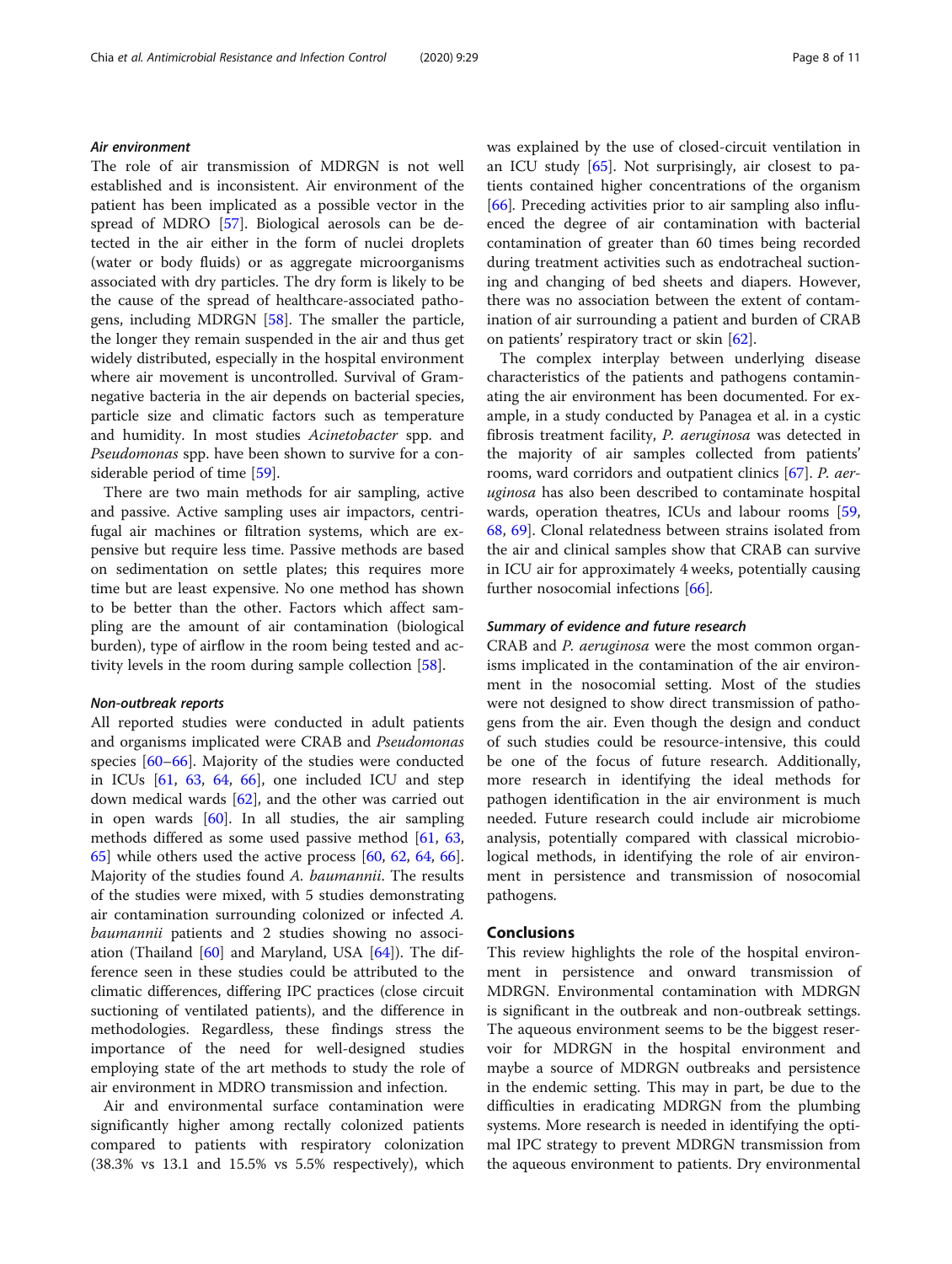<span id="page-8-0"></span>surfaces and medical equipment seem to be associated more with Gram-positive and non-fermenting Gramnegative organisms than Enterobacteriaceae [[70\]](#page-10-0). A. bau*manii* was the primary Gram-negative organisms associated with contamination of dry surfaces and subsequent transmission to patients.

Existing reports indicate that, other than direct patient-to-patient transmission and patient-to-HCW-topatient transmissions, the hospital environment plays a crucial role in the transmission of MDRGN. These reports strongly support the need for a clearly defined IPC strategy to control environmental colonisation and onward transmission of MDRGN. More research is needed to quantify the proportion of MDRGN transmissions via environmental contaminations and identify the most effective IPC strategy to prevent MDRGN transmissions via the aqueous environment.

Further research is needed to quantify the role of the hospital environment in the transmission of MDRGN and IPC strategies to prevent them. Study design should be rigorous and take into consideration the possible influence of climate (tropical, sub-tropical and temperate regions), patient population and ward structure (naturally ventilated and centrally air-conditioned wards). Additionally, the implementation strategy and efficiency of IPC measures may differ according to resource availability, endemicity of MDRGN organisms and the presence of guidelines, especially in low-middle income countries.

#### Acknowledgements

Not applicable.

#### Authors contributions

M.K., S.S., and N.O.T. conducted literature review. C.P.Y., S.S., K.A., P.S.S.L., N.O.T., and M.K. drafted the manuscript. All authors read and approved the final manuscript.

#### Funding

Chia PY was supported by NMRC Research Training Fellowship (NMRC/ Fellowship/0056/2018). Ng OT was supported by the NMRC Clinician Scientist Award (NMRC/CSA-INV/0002/2016). This work was supported by NMRC Clinician Scientist individual research grant (CIRG18Nov-0034) awarded to Marimuthu K. The funders had no role in study design, data collection and analysis, the decision to publish, or preparation of the manuscript.

## Availability of data and materials

Not applicable.

Ethics approval and consent to participate Not applicable.

#### Consent for publication Not applicable.

Competing interests

The authors declare that they have no competing interests.

#### Author details

<sup>1</sup>National Centre for Infectious Diseases, Jln Tan Tock Seng, Singapore. 2 Department of Infectious Diseases, Tan Tock Seng Hospital, Block H, CHI Level 3, 18, Jalan Tan Tock Seng 308442, Singapore. <sup>3</sup>Lee Kong Chian School of Medicine, Nanyang Technological University, Nanyang, Singapore. <sup>4</sup>University Malaya Medical Centre, Kuala Lumpur, Malaysia. <sup>5</sup>Yong Loo Lin School of Medicine, National University of Singapore, Kent Ridge Rd, Singapore.

## Received: 28 July 2019 Accepted: 23 January 2020 Published online: 11 February 2020

#### References

- 1. Piddock LJ. The crisis of no new antibiotics--what is the way forward? Lancet Infect Dis. 2012;12(3):249–53.
- 2. Weingarten RA, Johnson RC, Conlan S, Ramsburg AM, Dekker JP, Lau AF, Khil P, Odom RT, Deming C, Park M, et al. Genomic Analysis of Hospital Plumbing Reveals Diverse Reservoir of Bacterial Plasmids Conferring Carbapenem Resistance. mBio. 2018;9(1):e02011–17.
- 3. Marimuthu K, Venkatachalam I, Khong WX, Koh TH, Cherng BPZ, Van La M, De PP, Krishnan PU, Tan TY, Choon RFK, et al. Clinical and Molecular Epidemiology of Carbapenem-Resistant Enterobacteriaceae Among Adult Inpatients in Singapore. Clin Infect Dis. 2017;64(suppl\_2):S68–75.
- 4. Stewardson AJ, Marimuthu K, Sengupta S, Allignol A, El-Bouseary M, Carvalho MJ, Hassan B, Delgado-Ramirez MA, Arora A, Bagga R, et al. Effect of carbapenem resistance on outcomes of bloodstream infection caused by Enterobacteriaceae in low-income and middle-income countries (PANORAMA): a multinational prospective cohort study. Lancet Infect Dis. 2019;19(6):601–10.
- 5. Centers for Disease C, Prevention. Guidance for control of infections with carbapenem-resistant or carbapenemase-producing Enterobacteriaceae in acute care facilities. MMWR Morb Mortal Wkly Rep. 2009;58(10):256–60.
- 6. Tacconelli E, Cataldo MA, Dancer SJ, De Angelis G, Falcone M, Frank U, Kahlmeter G, Pan A, Petrosillo N, Rodriguez-Bano J, et al. ESCMID guidelines for the management of the infection control measures to reduce transmission of multidrug-resistant gram-negative bacteria in hospitalized patients. Clin Microbiol Infect. 2014;20(Suppl 1):1–55.
- 7. Organization WH: Implementation manual to prevent and control the spread of carbapenem-resistant organisms at the national and health care facility level: interim practical manual supporting implementation of the guidelines for the prevention and control of carbapenem-resistant Enterobacteriaceae, Acinetobacter baumannii and Pseudomonas aeruginosa in health care facilities. Geneva: World Health Organization; 2019.
- 8. Donlan RM. Biofilms: microbial life on surfaces. Emerg Infect Dis. 2002;8(9):881–90.
- 9. Soto-Giron MJ, Rodriguez RL, Luo C, Elk M, Ryu H, Hoelle J, Santo Domingo JW, Konstantinidis KT. Biofilms on hospital shower hoses: characterization and implications for nosocomial infections. Appl Environ Microbiol. 2016; 82(9):2872–83.
- 10. Grabowski M, Lobo JM, Gunnell B, Enfield K, Carpenter R, Barnes L, Mathers AJ. Characterizations of handwashing sink activities in a single hospital medical intensive care unit. J Hosp Infect. 2018;100(3):e115–22.
- 11. Koh TH, Ko K, Jureen R, Deepak RN, Tee NW, Tan TY, Tay MR, Lee VJ, Barkham TM. High counts of carbapenemase-producing Enterobacteriaceae in hospital sewage. Infect Control Hosp Epidemiol. 2015;36(5):619–21.
- 12. Ng C, Tay M, Tan B, Le TH, Haller L, Chen H, Koh TH, Barkham TMS, Gin KY. Characterization of Metagenomes in urban aquatic compartments reveals high prevalence of clinically relevant antibiotic resistance genes in wastewaters. Front Microbiol. 2017;8:2200.
- 13. Yao Y, Lazaro-Perona F, Falgenhauer L, Valverde A, Imirzalioglu C, Dominguez L, Canton R, Mingorance J, Chakraborty T. Insights into a novel blaKPC-2-encoding IncP-6 plasmid reveal Carbapenem-resistance circulation in several Enterobacteriaceae species from wastewater and a hospital source in Spain. Front Microbiol. 2017;8:1143.
- 14. Lamba M, Graham DW, Ahammad SZ. Hospital wastewater releases of Carbapenem-resistance pathogens and genes in urban India. Environ Sci Technol. 2017;51(23):13906–12.
- 15. Islam MA, Islam M, Hasan R, Hossain MI, Nabi A, Rahman M, Goessens WHF, Endtz HP, Boehm AB, Faruque SM. Environmental Spread of New Delhi Metallo-beta-Lactamase-1-Producing Multidrug-Resistant Bacteria in Dhaka, Bangladesh. Appl Environ Microbiol. 2017;83(15):e00793–17.
- 16. Daoud Z, Farah J, Sokhn ES, El Kfoury K, Dahdouh E, Masri K, Afif C, Abdel-Massih RM, Matar GM. Multidrug-Resistant Enterobacteriaceae in Lebanese Hospital Wastewater: Implication in the One Health Concept. Microbial drug resistance (Larchmont, NY). 2018;24(2):166–74.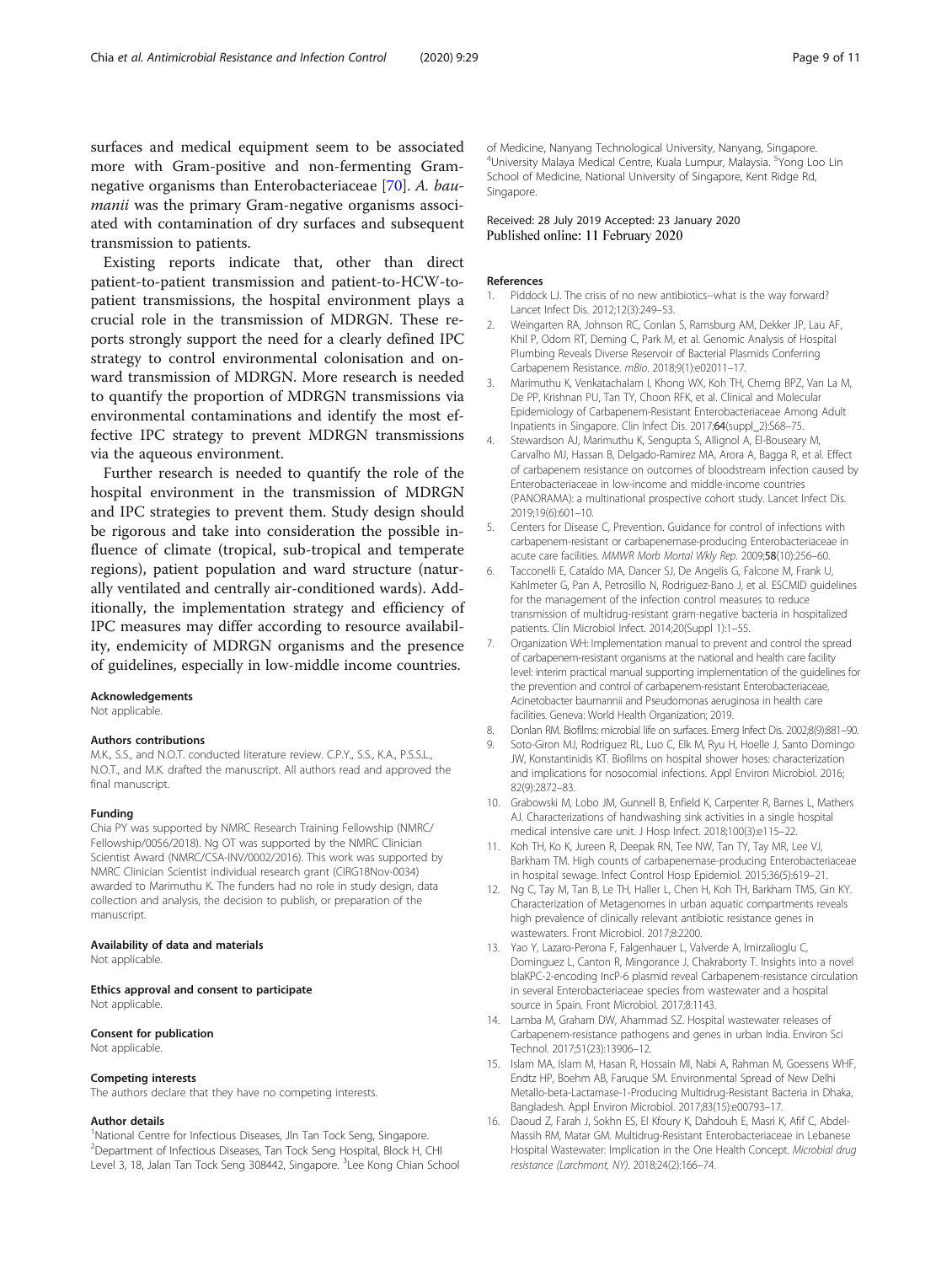- <span id="page-9-0"></span>18. Salm F, Deja M, Gastmeier P, Kola A, Hansen S, Behnke M, Gruhl D, Leistner R. Prolonged outbreak of clonal MDR Pseudomonas aeruginosa on an intensive care unit: contaminated sinks and contamination of ultra-filtrate bags as possible route of transmission? Antimicrob Resist Infect Control. 2016;5:53.
- 19. Wendel AF, Ressina S, Kolbe-Busch S, Pfeffer K, MacKenzie CR. Species diversity of environmental GIM-1-producing Bacteria collected during a long-term outbreak. Appl Environ Microbiol. 2016;82(12):3605–10.
- 20. Smolders D, Hendriks B, Rogiers P, Mul M, Gordts B. Acetic acid as a decontamination method for ICU sink drains colonized by carbapenemaseproducing Enterobacteriaceae and its effect on CPE infections. J Hosp Infect. 2019;102(1):82–8.
- 21. Decraene V, Phan HTT, George R, Wyllie DH, Akinremi O, Aiken Z, Cleary P, Dodgson A, Pankhurst L, Crook DW, et al. A Large, Refractory Nosocomial Outbreak of Klebsiella pneumoniae Carbapenemase-Producing Escherichia coli Demonstrates Carbapenemase Gene Outbreaks Involving Sink Sites Require Novel Approaches to Infection Control. Antimicrob Agents Chemother. 2018;62(12).
- 22. Knoester M, de Boer MG, Maarleveld JJ, Claas EC, Bernards AT, de Jonge E, van Dissel JT, Veldkamp KE. An integrated approach to control a prolonged outbreak of multidrug-resistant Pseudomonas aeruginosa in an intensive care unit. Clin Microbiol Infect. 2014;20(4):O207–15.
- 23. Stjarne Aspelund A, Sjostrom K, Olsson Liljequist B, Morgelin M, Melander E, Pahlman LI. Acetic acid as a decontamination method for sink drains in a nosocomial outbreak of metallo-beta-lactamase-producing Pseudomonas aeruginosa. J Hosp Infect. 2016;94(1):13–20.
- 24. Johnson RC, Deming C, Conlan S, Zellmer CJ, Michelin AV, Lee-Lin S, Thomas PJ, Park M, Weingarten RA, Less J, et al. Investigation of a cluster of Sphingomonas koreensis infections. N Engl J Med. 2018;379(26):2529–39.
- 25. Hopman J, Meijer C, Kenters N, Coolen JPM, Ghamati MR, Mehtar S, van Crevel R, Morshuis WJ, Verhagen A, van den Heuvel MM, et al. Risk assessment after a severe hospital-acquired infection associated with Carbapenemase-producing Pseudomonas aeruginosa. JAMA Netw Open. 2019;2(2):e187665.
- 26. Shaw E, Gavalda L, Camara J, Gasull R, Gallego S, Tubau F, Granada RM, Ciercoles P, Dominguez MA, Manez R, et al. Control of endemic multidrugresistant gram-negative bacteria after removal of sinks and implementing a new water-safe policy in an intensive care unit. J Hosp Infect. 2018;98(3): 275–81.
- 27. Hopman J, Tostmann A, Wertheim H, Bos M, Kolwijck E, Akkermans R, Sturm P, Voss A, Pickkers P, Vd Hoeven H. Reduced rate of intensive care unit acquired gram-negative bacilli after removal of sinks and introduction of 'water-free' patient care. Antimicrob Resist Infect Control. 2017;6:59.
- 28. Buchan BW, Graham MB, Lindmair-Snell J, Arvan J, Ledeboer NA, Nanchal R, Munoz-Price LS. The relevance of sink proximity to toilets on the detection of Klebsiella pneumoniae carbapenemase inside sink drains. Am J Infect Control. 2019;47(1):98–100.
- 29. Julia L, Vilankar K, Kang H, Brown DE, Mathers A, Barnes LE. Environmental reservoirs of nosocomial infection: imputation methods for linking clinical and environmental microbiological data to understand infection transmission. AMIA Annu Symp Proc. 2017;2017:1120–9.
- 30. Kotay S, Chai W, Guilford W, Barry K, Mathers AJ. Spread from the Sink to the Patient: In Situ Study Using Green Fluorescent Protein (GFP)-Expressing Escherichia coli To Model Bacterial Dispersion from Hand-Washing Sink-Trap Reservoirs. Appl Environ Microbiol. 2017;83(8):e03327–16.
- 31. Kotay SM, Donlan RM, Ganim C, Barry K, Christensen BE, Mathers AJ. Droplet- Rather than Aerosol-Mediated Dispersion Is the Primary Mechanism of Bacterial Transmission from Contaminated Hand-Washing Sink Traps. Appl Environ Microbiol. 2019;85(2):e01997–18.
- 32. Aranega-Bou P, George RP, Verlander NQ, Paton S, Bennett A, Moore G. Carbapenem-resistant Enterobacteriaceae dispersal from sinks is linked to drain position and drainage rates in a laboratory model system. J Hosp Infect. 2019;102(1):63–9.
- 33. Bedard E, Laferriere C, Charron D, Lalancette C, Renaud C, Desmarais N, Deziel E, Prevost M. Post-outbreak investigation of Pseudomonas aeruginosa faucet contamination by quantitative polymerase chain reaction and

environmental factors affecting positivity. Infect Control Hosp Epidemiol. 2015;36(11):1337–43.

- 34. Hajar Z, Mana TSC, Cadnum JL, Donskey CJ. Dispersal of gram-negative bacilli from contaminated sink drains to cover gowns and hands during hand washing. Infect Control Hosp Epidemiol. 2019;40(4):460–2.
- 35. Guidelines for the prevention and control of carbapenem-resistant Enterobacteriaceae. Acinetobacter baumannii and Pseudomonas aeruginosa in health care facilities. Geneva: World Health Organization; 2017. Licence: CC BY-NC-SA 3.0 IGO
- 36. Bianco A, Quirino A, Giordano M, Marano V, Rizzo C, Liberto MC, Foca A, Pavia M. Control of carbapenem-resistant Acinetobacter baumannii outbreak in an intensive care unit of a teaching hospital in southern Italy. BMC Infect Dis. 2016;16(1):747.
- 37. Robustillo-Rodela A, Perez-Blanco V, Espinel Ruiz MA, Ruiz Carrascoso G, Figueira Iglesias JC, Abad Martin D. Successful control of 2 simultaneous outbreaks of OXA-48 carbapenemase-producing Enterobacteriaceae and multidrug-resistant Acinetobacter baumannii in an intensive care unit. Am J Infect Control. 2017;45(12):1356–62.
- 38. Sbarra AN, Harris AD, Johnson JK, Madger LS, O'Hara LM, Jackson SS, Thom KA. Guidance on frequency and location of environmental sampling for Acinetobacter baumannii. Infect Control Hosp Epidemiol. 2018;39(3):339–42.
- 39. Ng DHL, Marimuthu K, Lee JJ, Khong WX, Ng OT, Zhang W, Poh BF, Rao P, Raj MDR, Ang B, et al. Environmental colonization and onward clonal transmission of carbapenem-resistant Acinetobacter baumannii (CRAB) in a medical intensive care unit: the case for environmental hygiene. Antimicrob Resist Infect Control. 2018;7:51.
- 40. Mody L, Washer LL, Kaye KS, Gibson K, Saint S, Reyes K, Cassone M, Mantey J, Cao J, Altamimi S et al: Multidrug-resistant organisms in hospitals: what is on patient hands and in their rooms? Clinical infectious diseases : an official publication of the Infectious Diseases Society of America 2019.
- 41. Uwingabiye J, Lemnouer A, Roca I, Alouane T, Frikh M, Belefquih B, Bssaibis F, Maleb A, Benlahlou Y, Kassouati J, et al. Clonal diversity and detection of carbapenem resistance encoding genes among multidrug-resistant Acinetobacter baumannii isolates recovered from patients and environment in two intensive care units in a Moroccan hospital. Antimicrob Resist Infect Control. 2017;6:99.
- 42. Nutman A, Lerner A, Schwartz D, Carmeli Y. Evaluation of carriage and environmental contamination by carbapenem-resistant Acinetobacter baumannii. Clin Microbiol Infect. 2016;22(11):949.e945–7.
- 43. Rosa R, Arheart KL, Depascale D, Cleary T, Kett DH, Namias N, Pizano L, Fajardo-Aquino Y, Munoz-Price LS. Environmental exposure to carbapenemresistant Acinetobacter baumannii as a risk factor for patient acquisition of a. baumannii. Infect Control Hosp Epidemiol. 2014;35(4):430–3.
- 44. Lerner A, Adler A, Abu-Hanna J, Cohen Percia S, Kazma Matalon M, Carmeli Y. Spread of KPC-producing carbapenem-resistant Enterobacteriaceae: the importance of super-spreaders and rectal KPC concentration. Clin Microbiol Infect. 2015;21(5):470.e471–7.
- 45. Best E, Parnell P, Couturier J, Barbut F, Le Bozec A, Arnoldo L, Madia A, Brusaferro S, Wilcox MH. Environmental contamination by bacteria in hospital washrooms according to hand-drying method: a multi-Centre study. J Hosp Infect. 2018;100(4):469–75.
- 46. Weber DJ, Rutala WA, Kanamori H, Gergen MF, Sickbert-Bennett EE. Carbapenem-resistant Enterobacteriaceae: frequency of hospital room contamination and survival on various inoculated surfaces. Infect Control Hosp Epidemiol. 2015;36(5):590–3.
- 47. Schmidt MG, Salgado CD, Freeman KD, John JF, Cantey JR, Sharpe PA, Michels HT. Antimicrobial surfaces to prevent healthcare-associated infections: a systematic review - a different view. J Hosp Infect. 2018;99(3):309–11.
- 48. Alfandari S, Gois J, Delannoy PY, Georges H, Boussekey N, Chiche A, Meybeck A, Patoz P, Blondiaux N, Senneville E, et al. Management and control of a carbapenem-resistant Acinetobacter baumannii outbreak in an intensive care unit. Med Mal Infect. 2014;44(5):229–31.
- 49. Kaiser T, Finstermeier K, Hantzsch M, Faucheux S, Kaase M, Eckmanns T, Bercker S, Kaisers UX, Lippmann N, Rodloff AC, et al. Stalking a lethal superbug by whole-genome sequencing and phylogenetics: influence on unraveling a major hospital outbreak of carbapenem-resistant Klebsiella pneumoniae. Am J Infect Control. 2018;46(1):54–9.
- 50. Kanwar A, Domitrovic TN, Koganti S, Fuldauer P, Cadnum JL, Bonomo RA, Donskey CJ. A cold hard menace: a contaminated ice machine as a potential source for transmission of carbapenem-resistant Acinetobacter baumannii. Am J Infect Control. 2017;45(11):1273–5.